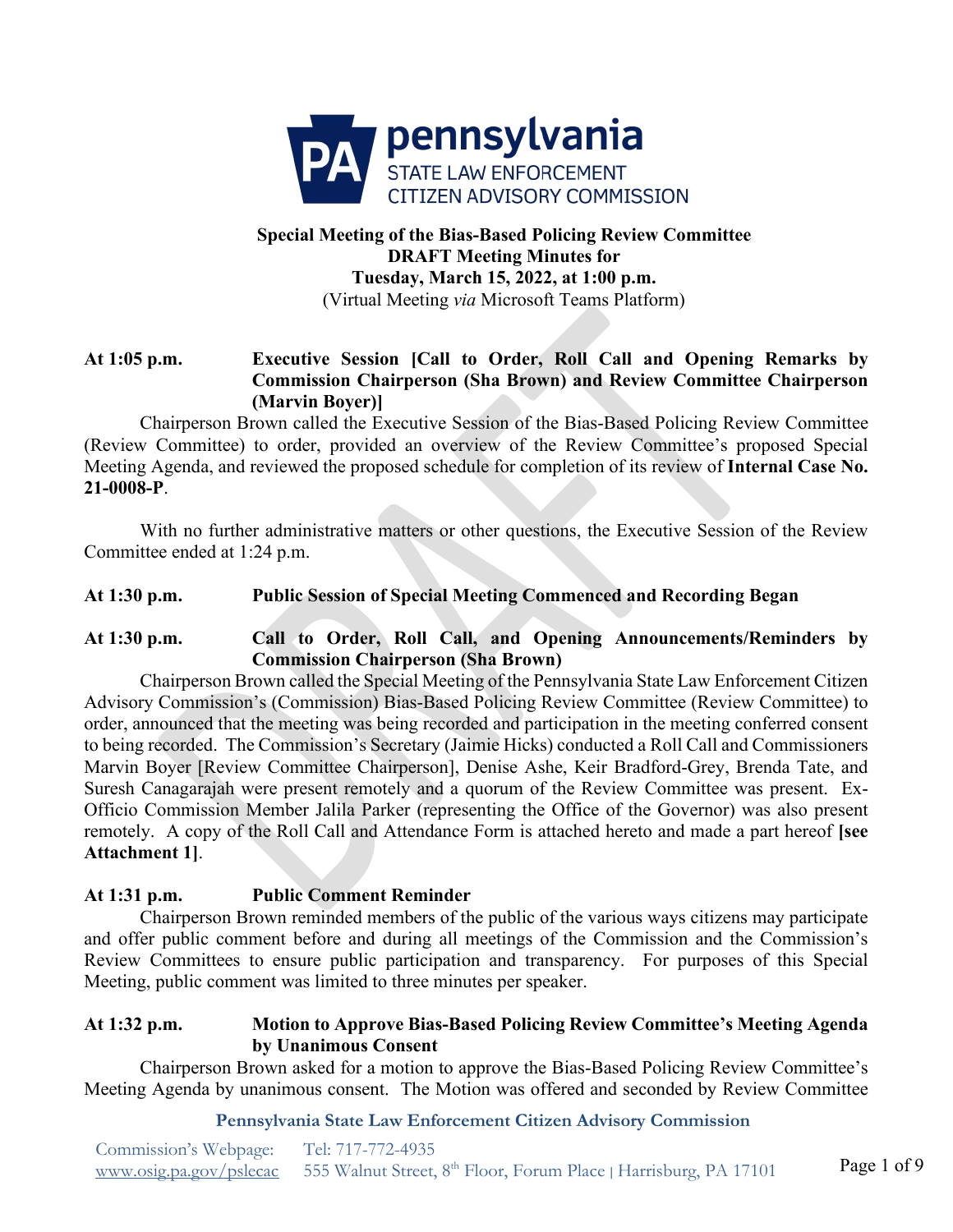members in attendance. Chairperson Brown asked if there were any objection(s) to the Meeting Agenda and after hearing no objections, Chairperson Brown recognized the approval of the Bias-Based Policing Review Committee's Meeting Agenda by unanimous consent. A copy of the Bias-Based Policing Review Committee's March 15, 2022, Meeting Agenda, as adopted, is attached hereto, and made a part hereof **[see Attachment 2]**.

## **At 1:34 p.m. Motion to Approve Adoption of the Draft of the Bias-Based Policing Review Committee's February 14, 2022, Meeting Minutes by Unanimous Consent**

Chairman Brown asked for a Motion to approve the draft of the Bias-Based Policing Review Committee's February 14, 2022, Meeting Minutes by unanimous consent. The Motion was offered and seconded by Review Committee members. Unanimous consent to approve adoption of the draft of the Bias-Based Policing Review Committee's February 14, 2022, Meeting Minutes passed with no noted objections [a copy of the Meeting Minutes as adopted is available on the Review Committee's webpage found at [www.osig.pa.gov/PSLECAC\]](http://www.osig.pa.gov/PSLECAC).

## **At 1:35 p.m. Other Review Committee Administrative Matters**

Review Committee Chairperson Boyer did not have any administrative matters to discuss and yielded the floor back to Chairperson Brown.

## **At 1:35 p.m. Considerations, Discussions, and Deliberations in Anticipation of Issuing Preliminary Investigative Review Report for Internal Case No. 21-0008-P for Presentation to the Commission**

Chairperson Brown proceeded to provide an overview of the Review Committee's proposed Special Meeting Agenda. Chairperson Brown explained that the Review Committee will entertain further discussion and deliberation of the Pennsylvania State Police's (PSP) completed internal investigation regarding the underlying incident for **Internal Case No. 21-0008-P** which was tabled following its meeting held on February 14, 2022. To this end, Chairperson Brown began to summarize the Review Committee's preliminary findings and conclusions regarding its prior determinations of promptness, fairness, impartiality, completeness, and reasonableness of adjudicatory findings and discipline (if any).

Concerning Review Objective No. 1 [determination of whether the internal completed investigation was both prompt and fair], Chairperson Brown stated that the Review Committee's prior determination of promptness and fairness made on January 11, 2022 was not impacted by discussions held at its February 14, 2022 Special Meeting. Consequently, Chairperson Brown reiterated that the Review Committee determined **PSP's completed internal investigation concerning Internal Case No. 21-0008- P was considered both prompt and fair**.

Concerning Review Objective No. 2 [determination of whether the completed internal investigation was impartial], Chairperson Brown again stated that discussions during the Review Committee's Special Meeting held on February 14, 2022 did not alter its prior determination of impartiality made on January 11, 2022. Accordingly, Chairperson Brown reiterated that the Review Committee determined **PSP's completed internal investigation concerning Internal Case No. 21-0008- P was deemed impartial**.

Concerning Review Objective No. 3 [determination of whether the completed internal investigation was complete], Chairperson Brown reiterated that the Review Committee's prior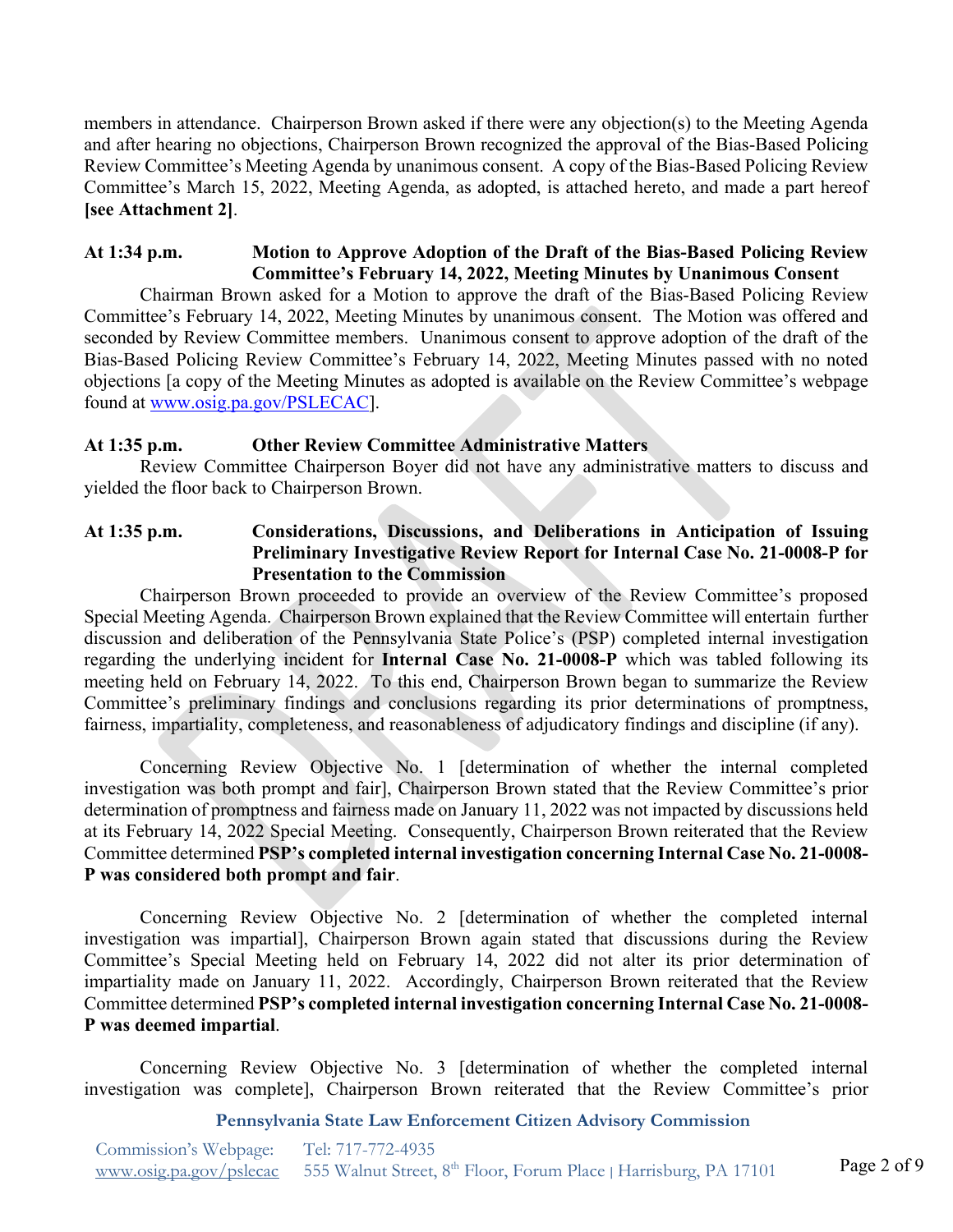determination of completeness made on January 11, 2022 was not altered during its Special Meeting held on February 14, 2022. Accordingly, the Review Committee determined **PSP's completed internal investigation concerning Internal Case No. 21-0008-P was complete**.

Concerning Review Objective No. 4, Chairperson Brown summarized that the Review Committee reviewed PSP's Adjudication Report concerning Internal Case No. 21-0008-P to ensure that all relevant facts were considered, including all known actions by the involved enforcement officer(s), and determine whether the adjudicator's decision was reasonable and based on the totality of the circumstances as required. Previously, the Review Committee determined that the findings on adjudication were reasonable after reviewing PSP Policy No. FR 6-8 (Traffic Law Violation Stops) which addresses departmental protocols when conducting traffic stops. Namely, this policy only *recommends* that Troopers identify themselves and provide a reason for the traffic stop but does not *require* such actions. However, Chairperson Brown stated that the Review Committee did not realize (until PSP's disclosure of concurrent and conflicting requirements within PSP Policy No. FR 1-1 (General Requirements)) that PSP Policy No. FR 6-8 *recommends* while PSP Policy No. FR 1-1 simultaneously *requires* Troopers to identify themselves.

Consequently, Chairperson Brown stated that this distinction and policy conflict may change the Review Committee's assessment and determination of whether the findings on adjudication were reasonable. Specifically, Chairperson Brown stated that when a policy only recommends an action of members [as previously recognized by the Review Committee], adjudicators are not required to address the issue as a potential "separate and distinct act of misconduct" when reviewing an investigation report since misconduct can only be found when there is an actual policy requirement. Conversely, when an action is required by a policy in place, then an adjudicator is required to address any other perceived policy violations during his or her review. Consequently, Chairperson Brown stated that the Review Committee's initial determination of whether adjudicatory findings were reasonable must be reconsidered (and possibly considered not reasonable) because the adjudicator was required to consider the Trooper's apparent violation of PSP Policy No. FR 1-1 (General Requirements).

During the Review Committee's Special Meeting on February 14, 2022 when discussing its preliminary findings, conclusions and potential recommendations, Chairperson Brown stated that PSP confirmed the agency does (in fact) have a policy that requires Troopers, whenever initiating any police action, to identify themselves promptly and respectfully by providing their name, rank, and other appropriate identification to involved citizens [identified as PSP Policy No. FR 1-1 (General Requirements). Here, the Trooper (who made verbal contact with the complainant) did not initially identify himself by name as a member of PSP nor provide the reason for the traffic stop. Chairperson Brown stated the Review Committee preliminarily found, in part, that this lack of communication with between the Trooper and the complainant was the potential root cause(s) for the filing of this complaint.

In addition, Chairperson Brown pointed out that PSP Policy No. AR 4-25 (Internal Affairs) requires adjudicators to address any apparent policy violations while reviewing a bias-based policing incident. Specifically, the policy (i.e., Adjudication of Internal Affairs Investigations Adjudicating Officer's Responsibilities) states, the adjudicator will: (1) "[a]ddress other performance issues uncovered through [an] investigation, in separate Department Correspondence by counseling and/or training which should be made part of the supervisory file;" and (2) "[i]nstitute a Blue Team entry when a separate and distinct allegation of misconduct is discovered during the adjudication review."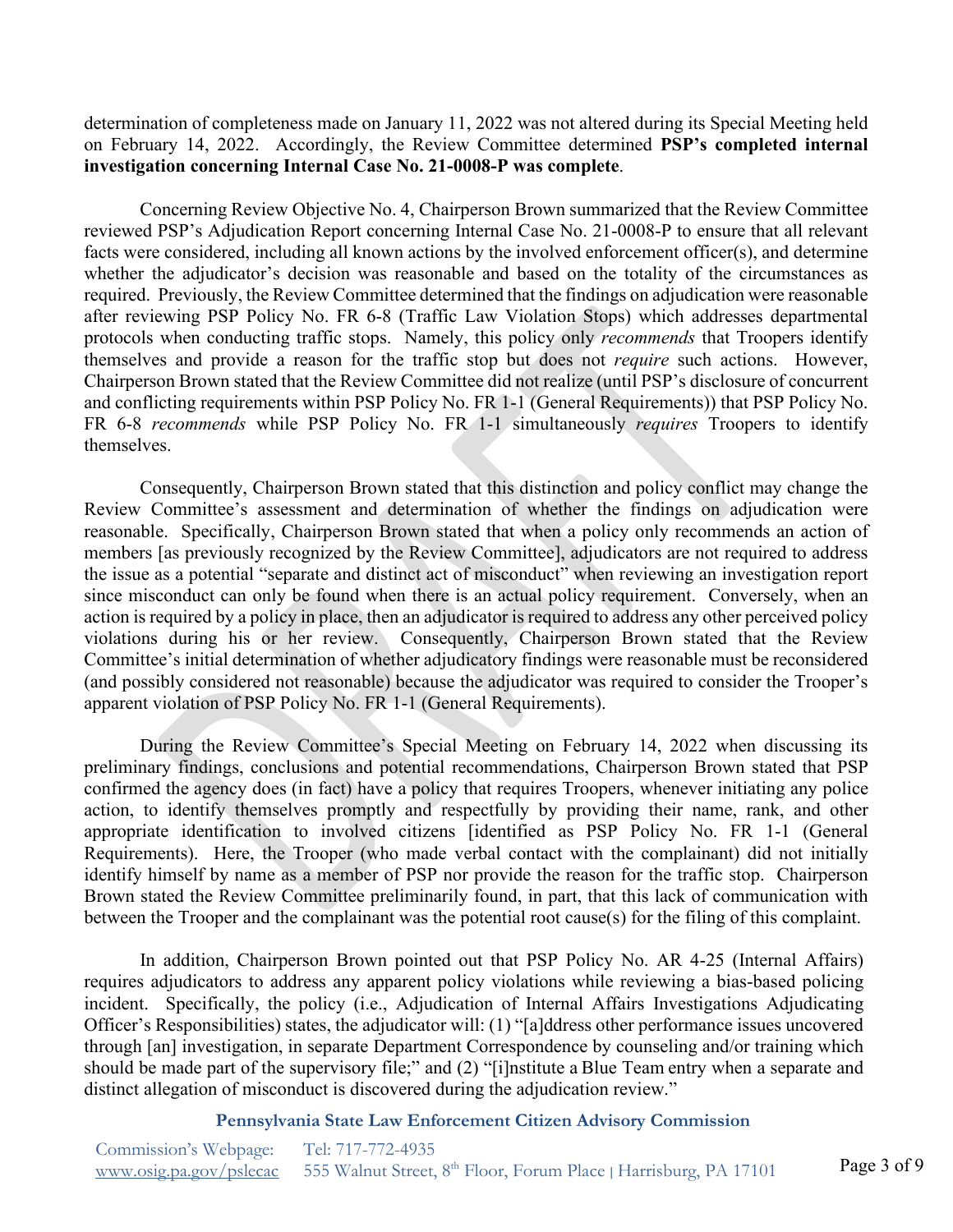Following clarification of PSP policies, Chairperson Brown stated that there was no documentation or other indication that the adjudicator (in this case) addressed the potential policy violation regarding the Trooper's apparent failure to identify himself when he initiated contact with the complainant which (as determined by the Review Committee) was the potential root cause(s) of this complaint.

Chairperson Brown then turned the floor over to Review Committee Chairperson Boyer for further discussion and comment on the determination of whether the adjudication was reasonable. Review Committee Chairperson Boyer did not have any other comment to add at this time and no other Commissioner asked to be recognized. At this time, Chairperson Brown opened the floor up to public comments and none were offered.

With no questions or other comment, Chairperson Brown asked for a motion to determine whether adjudicatory findings were considered either reasonable or unreasonable. Review Committee Chairperson Boyer offered a motion to find that adjudicatory findings were deemed reasonable. The motion was seconded, and further objections our requests for clarification were offered. **Accordingly, the Review Committee found that the adjudicatory findings concerning Internal Case No. 21-0008-P were deemed reasonable based on the totality of circumstances.** 

Concerning Review Objective No. 5 [determination of whether disciplinary action (if any) was considered reasonable], Chairperson Brown stated that no discipline was issued in this case and thus this objective was not applicable to the matter currently under review.

Concerning Review Objective No. 6 [determination of whether any policy or training deficiencies exist], Chairperson Brown summarized that the Review Committee is required to compare facts and circumstances described in the Covered Agency's completed internal investigation with relevant agency policies and training along with best practice guidelines to determine if any policy or training deficiencies are apparent. Where deficiencies are identified, Chairperson Brown stated that the Review Committee shall propose recommendations for corrective actions to the Covered Agency to address any such deficiency. Chairperson Brown then proceeded to summarize findings and conclusions of the Review Committee and relevant proposed recommendations which concerned citizen engagement (i.e., identification of Troopers during a traffic stop), documentation of citizen enforcement activities (i.e., prohibiting use of verbal warnings), and PSP's general use of criminal indicators. More specifically, Chairperson Brown summarized the Review Committee's preliminarily findings, conclusions and related Proposed Recommendation No. 1 regarding citizen engagement and communication as follows:

#### **Findings No. 1 - Citizen Engagement and Communication**

During its review, the Review Committee sought to identify the root cause(s) of the complaint, what factor(s) led to the complainant's perception of racial bias during the enforcement activity, and what process(es) will increase communication and minimize misunderstandings that make it difficult for a Covered Agency to identify officers who intentionally engage in explicit or implicit bias versus officers who are inappropriately accused of bias during legitimate enforcement activity.

The Review Committee preliminarily found that PSP has two policies that address a Trooper's responsibility whenever initiating police action concerning identification and providing the reason for the enforcement activity (i.e., traffic stop) as follows: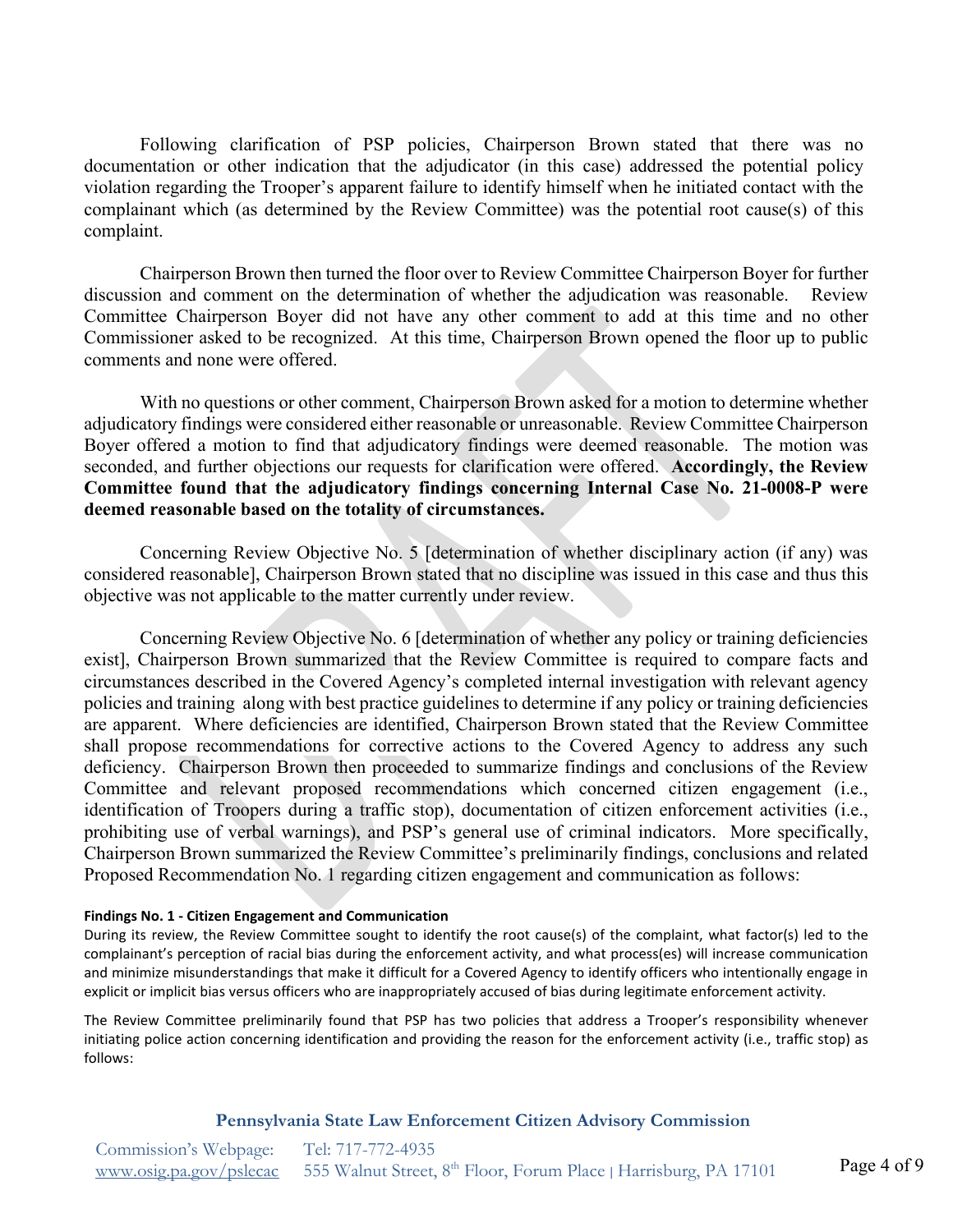1. General Requirements (PSP Policy No. FR 1-1) *requires* Troopers, whenever initiating any police action, to identify themselves promptly and respectfully by giving their name, rank, and other appropriate identification to persons involved; and

2. Traffic Law Violations Stops (PSP Policy No. FR 6-8) only *recommends* that Troopers identify themselves and provide a reason for the police action (traffic stop) but does not *require* that this information is communicated to citizens.

Regarding promptly identifying themselves to citizens, the Review Committee preliminarily found that PSP's Policy No. FR 1- 1 and Policy No. FR 6-8 (as written) conflict with one another since the former *requires* Troopers to identify themselves while the latter only *recommends* this action. Regarding providing citizens with the reason for the police action (i.e., traffic stop), PSP Policy No. FR 6-8 also only *recommends* that Troopers identify themselves and does not require a Trooper to provide a reason(s) for initiation of the police activity to citizens.

In this case, the Trooper (who made verbal contact with the complainant) did not initially identify himself by name as a member of PSP or state the reason for the traffic stop. The Review Committee preliminarily found, in part, that this lack of communication was the potential root cause for this complaint.

#### **Proposed Recommendation No. 1 – Citizen Engagement and Communication**

The Pennsylvania State Law Enforcement Citizen Advisory Commission's Bias-Based Policing Review Committee preliminarily recommends that the Pennsylvania State Police modify its policy to specifically require (unless exigent circumstances exist) all members to identify themselves during traffic stops and provide the reason(s) for a traffic stop to citizens they encounter.

Chairman Brown opened the floor for discussion and deliberations and recognized Review Committee Chairperson Boyer. Review Committee Chairperson Boyer strongly agreed with Proposed Recommendation No. 1 and added he supported any effort in forging transparency in police action. Commissioner Ashe agreed.

At this time, Chairperson Brown opened the floor to public comment and no comment was offered. **Review Committee Chairperson Boyer offered a motion to adopt Proposed Recommendation No. 1 (Citizen Engagement and Communication) and related findings and conclusions as stated and the motion was seconded with no noted objection**.

Next, Chairperson Brown summarized the Review Committee's preliminarily findings, conclusions, and related Proposed Recommendation No. 2 regarding documentation of citizen police encounters as follows:

#### **Proposed Recommendation No. 2 - Documenting Citizen Encounters**

The Pennsylvania State Law Enforcement Citizen Advisory Commission's Bias-Based Policing Review Committee recommends that the Pennsylvania State Police explicitly prohibit the practice of issuing "verbal warnings" and require its members to provide citizens with written documentation (i.e., business card, brochure, written warning and/or traffic citation) for every traffic stop (unless exigent circumstances exist) to ensure proper recording of all traffic enforcement activity and ensure all citizens receive basic information regarding the encounter.

During its review, the Review Committee confirmed that the law enforcement activity between the complainant and the Trooper(s) was not appropriately documented (i.e., broadcasting pertinent information about the traffic stop over police radio), which was properly cited by the adjudicator and addressed with supervisory intervention. However, the Review Committee also preliminarily found that the Trooper(s) did not identify themselves by name or as members of PSP (as required by PSP policy) and did not issue a written warning or citation for the alleged traffic violation. Consequently, these various deficiencies left the citizen with limited verbal information and no written documentation regarding the Troopers who stopped the motorist or the official reason for the police action (i.e., traffic stop).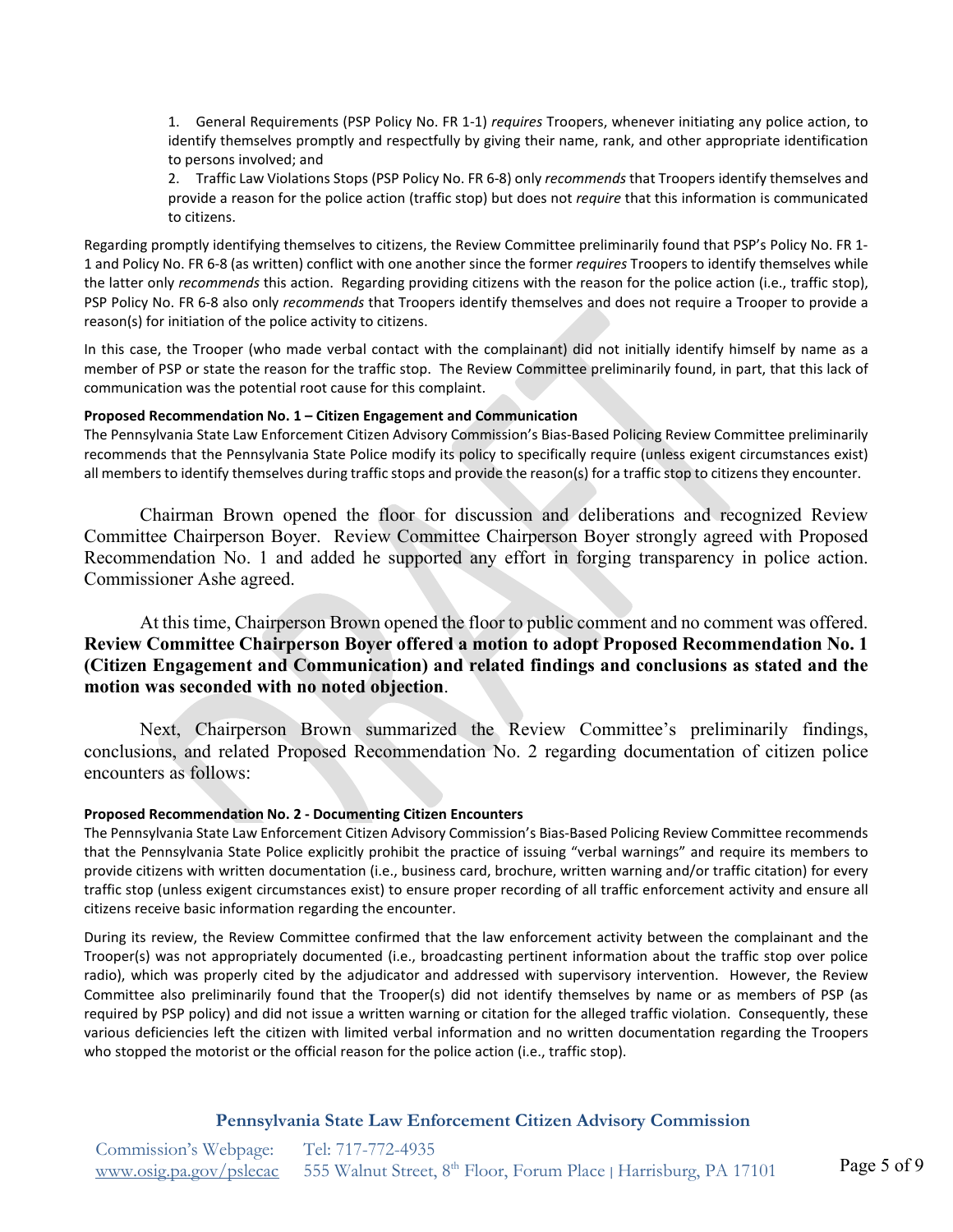Currently, PSP has several procedures concerning the documentation of traffic enforcement activity which include the following:

- 1. pertinent information is transmitted and recorded *via* radio broadcast or the Mobile Data Terminal (MDT);
- 2. the encounter is audio and visual recorded *via* the patrol vehicle's Mobile Video Recorder (MVR);
- 3. pertinent contact information is documented by a Trooper within a Contact Data Report; and/or
- 4. a Trooper documents pertinent information by issuing a written warning or traffic citation.

The Review Committee found that among the various methods designed to capture traffic enforcement activity, only a *written* warning or the issuance of a traffic citation provides a citizen with written documentation concerning the reason for the traffic stop, the Trooper's name, and other pertinent information such as the name of the agency involved in the enforcement activity. Currently, PSP policy permits the practice of issuing "verbal warnings" and does not specifically require Troopers to issue documentation to ensure citizens receive basic information regarding their encounter with PSP.

Chairman Brown opened the floor for discussion and deliberation and recognized Review Committee Chairperson Boyer. Like Proposed Recommendation No. 1, Review Committee Chairperson Boyer strongly agreed with Proposed Recommendation No. 2 concerning required documentation. In addition to fostering greater transparency and accountability, Review Committee Chairperson Boyer believed it was also a way to build trust and forge bonds within the community one serves by identifying yourself and respecting residents. When asked, no other comments or questions were posed by Commissioners.

At this time, Chairperson Brown opened the floor to public comment and no comment was offered. **Review Committee Chairperson Boyer offered a motion to adopt Proposed Recommendation No. 2 (Documentation of Citizen Encounters) and related findings and conclusions as stated and the motion was seconded with no noted objection**.

Next, Chairperson Brown summarized the Review Committee's preliminarily findings, conclusions, and related Proposed Recommendation No. 3 regarding use of criminal activity during traffic enforcement activity as follows:

#### **Proposed Recommendation No. 3 – Traffic Enforcement Activity Using Criminal Indicators**

The Pennsylvania State Law Enforcement Citizen Advisory Commission's Bias-Based Policing Review Committee recommends that the Pennsylvania State Police adopt a formal policy to require either quarterly or annual analysis of relevant data and consider revisions to the practice of using "criminal indicators" as the initial and/or primary basis for establishing reasonable suspicion that criminal activity is afoot. Given recent case law and proposed legislation, the Pennsylvania State Law Enforcement Citizen Advisory Commission's Bias-Based Policing Review Committee also recommends that the Pennsylvania State Police require either quarterly or annual analysis of relevant data and consider whether the practice of pretextual traffic stops using criminal indicator should continue in its current form.

During its review, the Review Committee confirmed the complainant's vehicle was stopped to make a criminal arrest based on "indicators" of possible criminal activity. Based on PSP's records, the "indicators" of possible criminal activity used to follow and initiate a check of the complainant's vehicle registration included:

- 1. driving through a "high crime area;"
- 2. the time of day (i.e., night); and
- 3. operating a rental vehicle.

Criminal indicators are behaviors or observations made by law enforcement and used as a means of both identifying and preventing potential criminal activity. While the Review Committee recognized that this method of observation-based predictive profiling can be effective when combined with enhanced interdiction training, specialized interdiction training is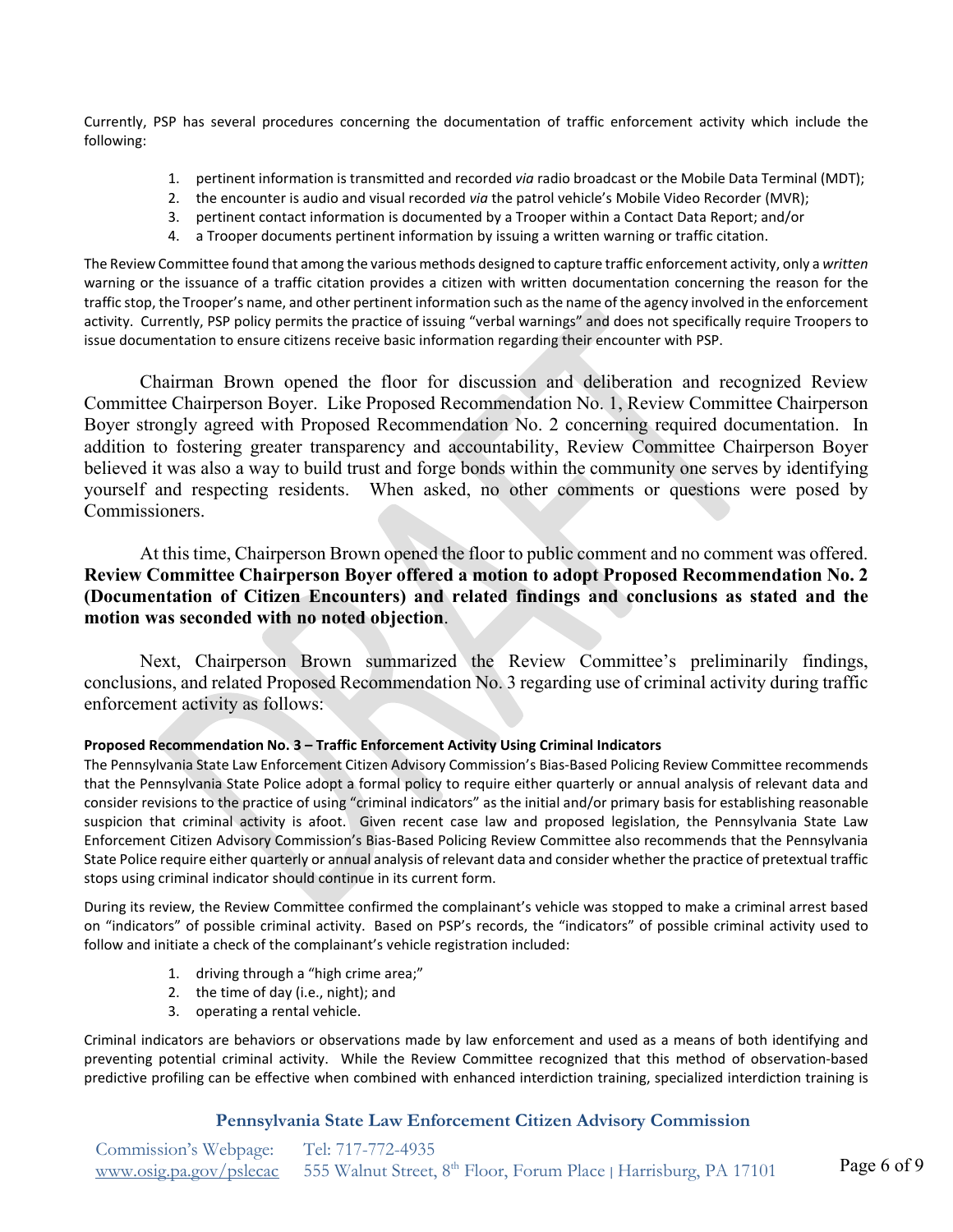essential to aid officers in identifying *potential* criminal behavior and articulating reasonable suspicion of, and/or probable cause to, suspect *actual* criminal activity.

Here, Troopers initially followed the complainant's vehicle for some time while checking the vehicle's tags based on criminal indicators. Troopers gained probable cause justification for the traffic stop after the complainant stopped to park at the curb in front of her residence without signaling pursuant to Section 3334(a) of the Vehicle Code (s*ee* 75 Pa. C.S. § 3334(a) (Turning Movements and Required Signals)). The Review Committee also noted that United States Supreme Court precedent (i.e., Whren, et al. v. United States (517 U.S. 806 (1996)) permits officer discretion in traffic enforcement for relatively minor traffic violations.

Additionally, the Review Committee found, at the time this traffic stop occurred (February 23, 2018), Troopers were lawfully permitted to stop the complainant's vehicle based on all the aforementioned factors. However, recent decisions by the Pennsylvania Superior Court would not support Troopers making a similar traffic stop today using the same justifications. Specifically, the Review Committee found the following:

> 1. Commonwealth v. Tillery, 2021 Pa. Super. 249 (opinion dated March 26, 2021) – Police officers pulled the defendant over for violating 75 Pa. [C.S.A. § 3334\(a\),](https://www.legis.state.pa.us/cfdocs/legis/LI/consCheck.cfm?txtType=HTM&ttl=75&div=0&chpt=33&sctn=34&subsctn=0) which requires motorists to use turn signals when changing lanes. The Commonwealth alleged that the defendant violated this provision by pulling into a parking spot without using a turning signal. However, the Pennsylvania Superior Court held that while Section 3334(a) requires a turn signal when changing lanes or entering traffic from a parking spot, it does not support a traffic violation when pulling into a parking spot from moving traffic (as was the case under the Review Committee's consideration.

> 2. Commonwealth v. Singletary, 2021 Pa. Super. 251 (No. 2069 EDA 2020, opinion dated December 17, 2021) – The Pennsylvania Superior Court found that while being in a "high crime area" remains one factor police may consider, police cannot stop and seize an individual merely because the person was in an area that had a documented, on-going, open-air, drug dealing problem without evidence that the person is engaged in actual criminal activity.

As cited in PSP's Adjudicator Report, the purpose of this traffic stop was to "make a criminal arrest based on the indicators of possible criminal activity." These indicators included driving a rental car because (as the adjudicator noted) "based on the training and experience of both Troopers it was known that rental vehicles are used at times to transport illegal guns and drugs." The purpose of documenting the presence of criminal indicators is to not only justify reasonable suspicion for conducting the traffic stop but also for the purpose of establishing reasonable suspicion to conduct an investigative detention of a motorist to search for illegal guns, drugs or other contraband that define the possible criminal activity. However, the Pennsylvania Supreme Court recently affirmed in Commonwealth v. Alexander, 243 A.3d 177 (Pa. 2020) that the Pennsylvania State Constitution requires a warrant prior to searching a motor vehicle's interior contents during an otherwise ordinary traffic stop unless exigent circumstances exist. In this case, at the Troopers discretion, the vehicle was not searched. However, moving forward, if Troopers continue to use the same methods, citizens may be exposed to lengthy investigative detentions, based on a similar list of indicators, as Troopers pursue the development of probable cause to secure a search warrant if a motorist does not agree to a consensual search of his or her vehicle. While the involved Trooper used his or her discretion (in this case) to release the complainant without further incident, the Review Committee recognized the potential perils faced by citizens (when subject to these types of law enforcement practices) along with the potential safety risks such encounters pose to Troopers.

The Review Committee noted that while the practice of using "criminal indicators" can be legally justifiable under certain limited circumstances, "criminal indicators" can also be ambiguous and subjective, and wastefully focuses law enforcement resources on persons otherwise engaged in lawful behavior. Even when based on case law and observations made by welltrained law enforcement officers, pretextual traffic enforcement based on "criminal indicators" can also cause community distrust, as evidenced by the complaint under review, and may result in certain populations being aggressively targeted for search and seizure without being involved in any criminal activity. To this end, recent state legislation (House Bill No. 1361 of 2021 referred to the Committee on Transportation), for example, seeks to prevent police officers from using traffic stops as a pretext for motor vehicle searches. Based on more recent case law, the risk of exposing citizens to unreasonable lengthy investigative detention, and proposed legislation seeking to limit police officers from using traffic stops as a pretext for motor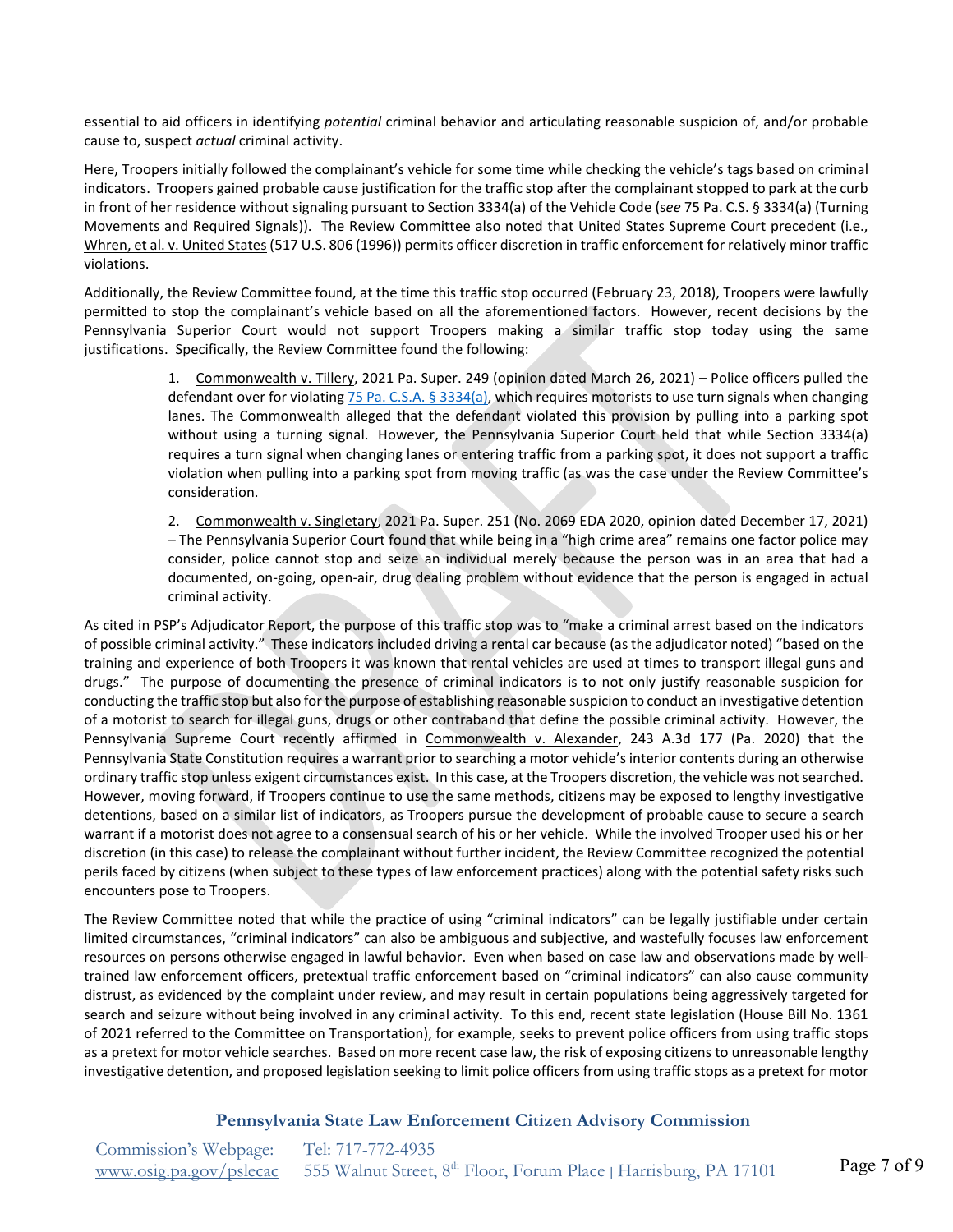vehicle searches, the Review Committee found that PSP should consider whether the practice of pretextual traffic stops using criminal indicators should continue in its current form, and how effective the practice is at identifying *actual* criminal activity.

Chairman Brown opened the floor to discussion and deliberation and recognized Review Committee Chairperson Boyer. Review Committee Chairperson Boyer stated that a formal policy requiring either quarterly or annual analysis of traffic enforcement data to determine the effectiveness of its reliance on criminal indicators made good business sense. Review Committee Chairperson Boyer added that it was also a good way to benchmark and assess the viability of such stops by conducting quarterly or annual review(s).

Commissioner Bradford-Grey remarked that she saw this as the heart of the Review Committee's and Commission's work, i.e., captures how people feel about police interaction and how we can minimize negative perceptions. In addition, Commissioner Bradford-Grey added that transparency requires law enforcement to understand the pervasiveness and magnitude of the issue. With creation of a database and required consistent analysis, Commissioner Bradford-Grey believed this will help law enforcement better target limited resources and better understand how it views and treats members of society. Commissioner Bradford-Grey also believed this was the crux of their work, i.e., need to understand the data to improve the system, and hoped the recommendation is taken seriously [by the Covered Agency].

Commissioner Canagarajah agreed with both Review Committee Chairperson Boyer and Commissioner Bradford-Grey. However, Commissioner Canagarajah did not completely understand the intent of Proposed Recommendation No 3. (as stated) and sought clarification since the recommendation only required analysis but did not also require transparency, i.e., making the analysis publicly available. Commissioner Ashe believed Commissioner Canagarajah's proposed language was a great addition.

Chairperson Brown restated Commissioner Canagarajah's proposal to add language to the proposed recommendation making analysis of relevant data publicly available upon completion and asked if there was a consensus among Commissioners. Review Committee Chairperson Boyer Commissioner Boyer agreed to the modification and no objections were noted.

Chairperson Brown restated Proposed Recommendation No. 3 with the modification regarding public accessibility into the record and asked if there was any public comment on this issue. No public comment was offered. Chairperson Brown asked for a **motion to adopt the restated Proposed Recommendation No. 3 as modified. Review Committee Chairperson Boyer posed a motion to recommend adoption of Proposed Recommendation No. 3 (including Commissioner Canagarajah's amendment), the motion was seconded, and no objections were noted.** 

With the conclusion of all deliberations concerning the matter currently under consideration by the Review Committee, Chairperson Brown turned the floor over to Review Committee Chairperson Boyer for a motion to **authorize production of Preliminary Investigative Review Report for Internal Case No. 21-0008-P. The motion was offered and seconded with no objections noted.** 

Chairperson Brown stated that PSP was invited to the Review Committee's next Special Meeting scheduled for March 28, 2022, at 10:00am. Chairperson Brown also stated that his office will transmit the draft document to the Covered Agency to seek preliminary comments and feedback about the contents of the Preliminary Investigative Review Report for Internal Case No. 21-0008-P in accordance with the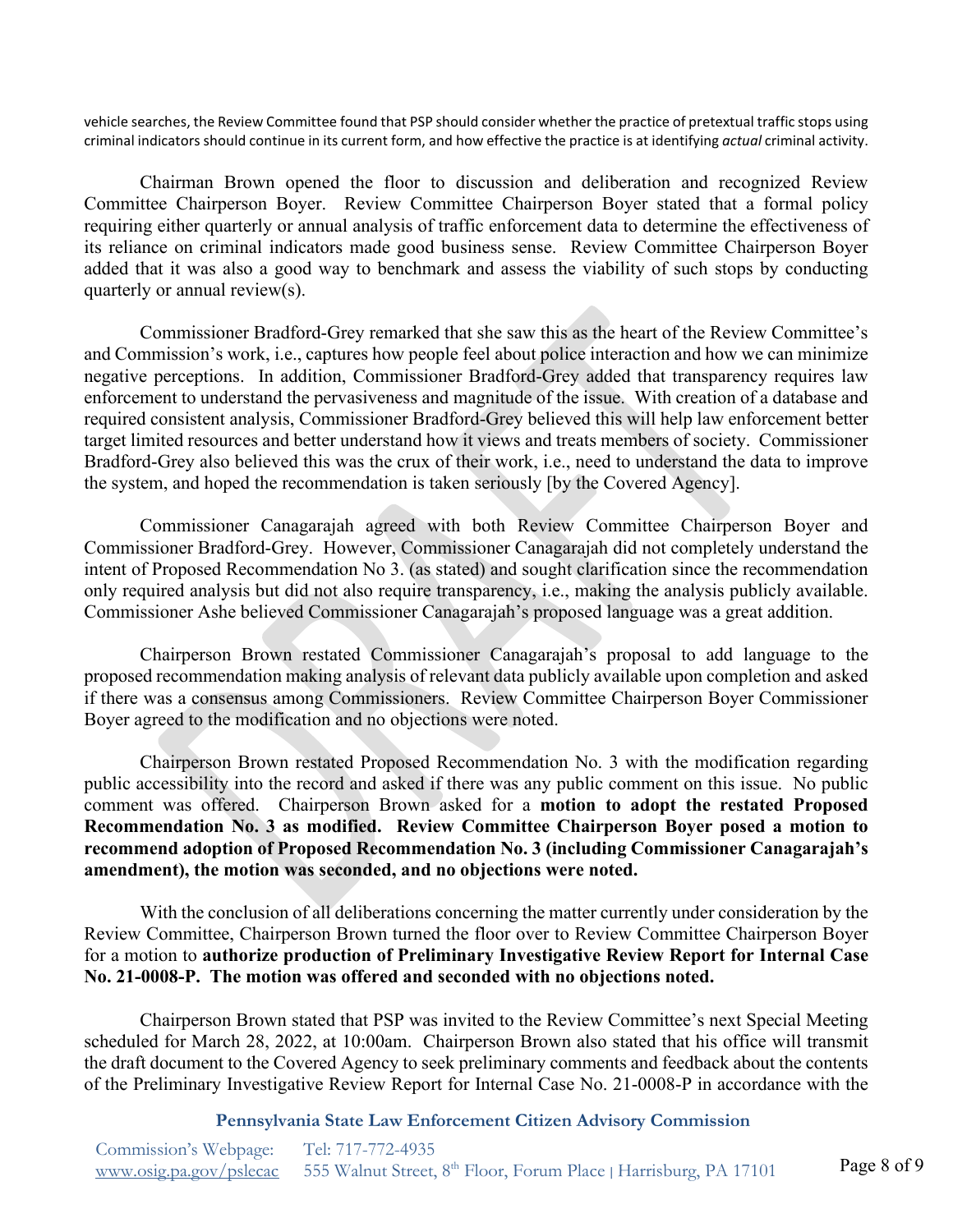Commission's Bylaws and that Commissioners should be prepared for a robust discussion regarding their determinations, findings, and proposed recommendations contained in the draft report on that day.

At this time, Chairperson Brown asked if there was any other public comment or input, and none were offered. With no other comments or questions, consideration and deliberations concerning Internal Case No. 21-0008-P concluded.

## **At 2:04 p.m. Consideration, Discussion and Deliberation of Internal Case No. 21-0008-P Ended**

## **At 2:05 p.m. Announcements by Commission Chairperson**

Chairperson Brown provided closing remarks and informed the public about how to file complaints using the Commission's hotline, access the Commission's webpage, and contact the OSIG and BLEO for assistance.

## **At 2:06 p.m. Special Meeting of the Bias-based Policing Review Committee Adjourned**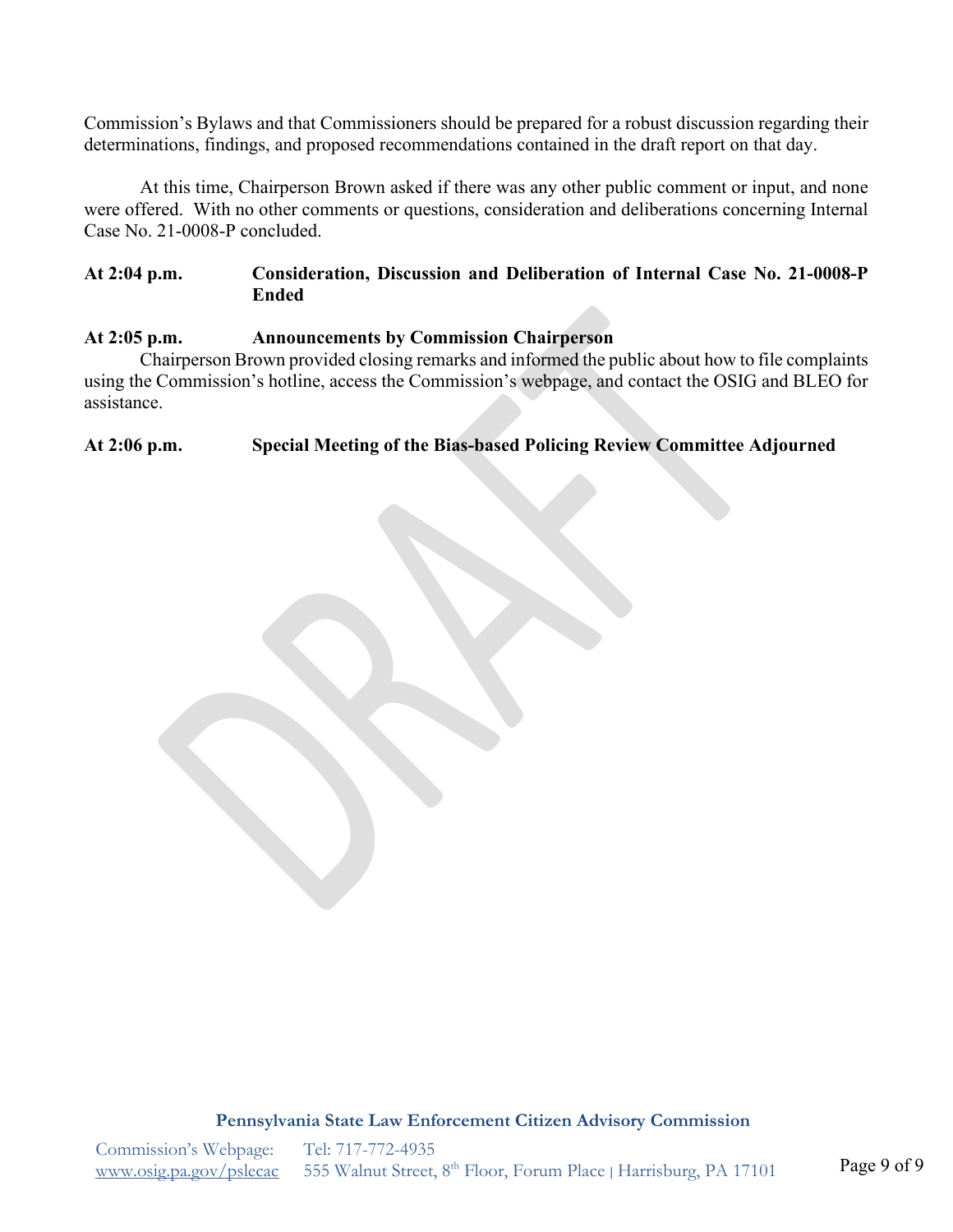



# Roll Call and Attendance Form

| <b>Type of Commission Meeting:</b>                       | <b>Quarterly</b> | <b>Special</b> | Rescheduled |
|----------------------------------------------------------|------------------|----------------|-------------|
| Date and Time of Committee Meeting: March 15, 2021 HOOpm |                  |                |             |
| Name of Committee: DIAS-BASED Pour Review Committee      |                  |                |             |

Pursuant to Article 6, Sections 2 and 5 of the Pennsylvania State Law Enforcement Citizen Advisory Commission's (Commission) Bylaws, I hereby attest to having a Roll Call of Committee Membership performed at the above listed Conunittee meeting and recording attendance of Committee members as indicated below:

|                        |                                  | <b>Attendance</b> |                                  |               |  |
|------------------------|----------------------------------|-------------------|----------------------------------|---------------|--|
| <b>Seat Name</b>       | <b>Name of Commission Member</b> | <b>Present</b>    | <b>Excused</b><br><b>Absence</b> | <b>Absent</b> |  |
| <b>At-Large Seat 1</b> | David A. Sonenshein              |                   |                                  |               |  |
| <b>At-Large Seat 2</b> | Dr. A. Suresh Canagarajah, Ph.D. |                   |                                  |               |  |
| <b>At-Large Seat 3</b> | Kelley B. Hodge, Esquire         |                   |                                  |               |  |
| <b>At-Large Seat 4</b> | <b>Denise Ashe</b>               |                   |                                  |               |  |
| <b>At-Large Seat 5</b> | Elizabeth C. Pittinger           |                   |                                  |               |  |
| <b>At-Large Seat 6</b> | <b>Keir Bradford-Grey</b>        |                   |                                  |               |  |
| <b>Troop A Seat</b>    | <b>Jeffrey Wilson</b>            |                   |                                  |               |  |
| <b>Troop B Seat</b>    | <b>Brenda Tate</b>               |                   |                                  |               |  |
| <b>Troop C Seat</b>    | Joshua S. Maines, Esquire        |                   |                                  |               |  |
| <b>Troop D Seat</b>    | Marisa C. Williams               |                   |                                  |               |  |
| <b>Troop E Seat</b>    | Bishop Curtis L. Jones, Sr.      |                   |                                  |               |  |
| <b>Troop F Seat</b>    | Honorable Erick J. Coolidge      |                   |                                  |               |  |
| <b>Troop G Seat</b>    | Charima C. Young                 |                   |                                  |               |  |
| <b>Troop H Seat</b>    | Spero T. Lappas, J.D., Ph.D      |                   |                                  |               |  |
| <b>Troop J Seat</b>    | <b>VACANT</b>                    |                   |                                  |               |  |
| <b>Troop K Seat</b>    | Andrea A. Lawful-Sanders         |                   |                                  |               |  |
| <b>Troop L Seat</b>    | <b>VACANT</b>                    |                   |                                  |               |  |
| <b>Troop M Seat</b>    | <b>Marvin Boyer</b>              |                   |                                  |               |  |
| <b>Troop N Seat</b>    | Marilyn M. Brown, Ed.D.          |                   |                                  |               |  |
| <b>Troop P Seat</b>    | Rev. Shawn M. Walker             |                   |                                  |               |  |
| <b>Troop R Seat</b>    | <b>Krista Somers</b>             |                   |                                  |               |  |

Signature of Sha S. Brown, Commission Chairperson

> Office of State Inspector General | State Law Enforcement Citizen Advisory Commission 555 Walnut Street, 8th Floor, Forum Place | Harrisburg, PA 17101 | Ph: 717-772-4935 | www.osig.pa.gov